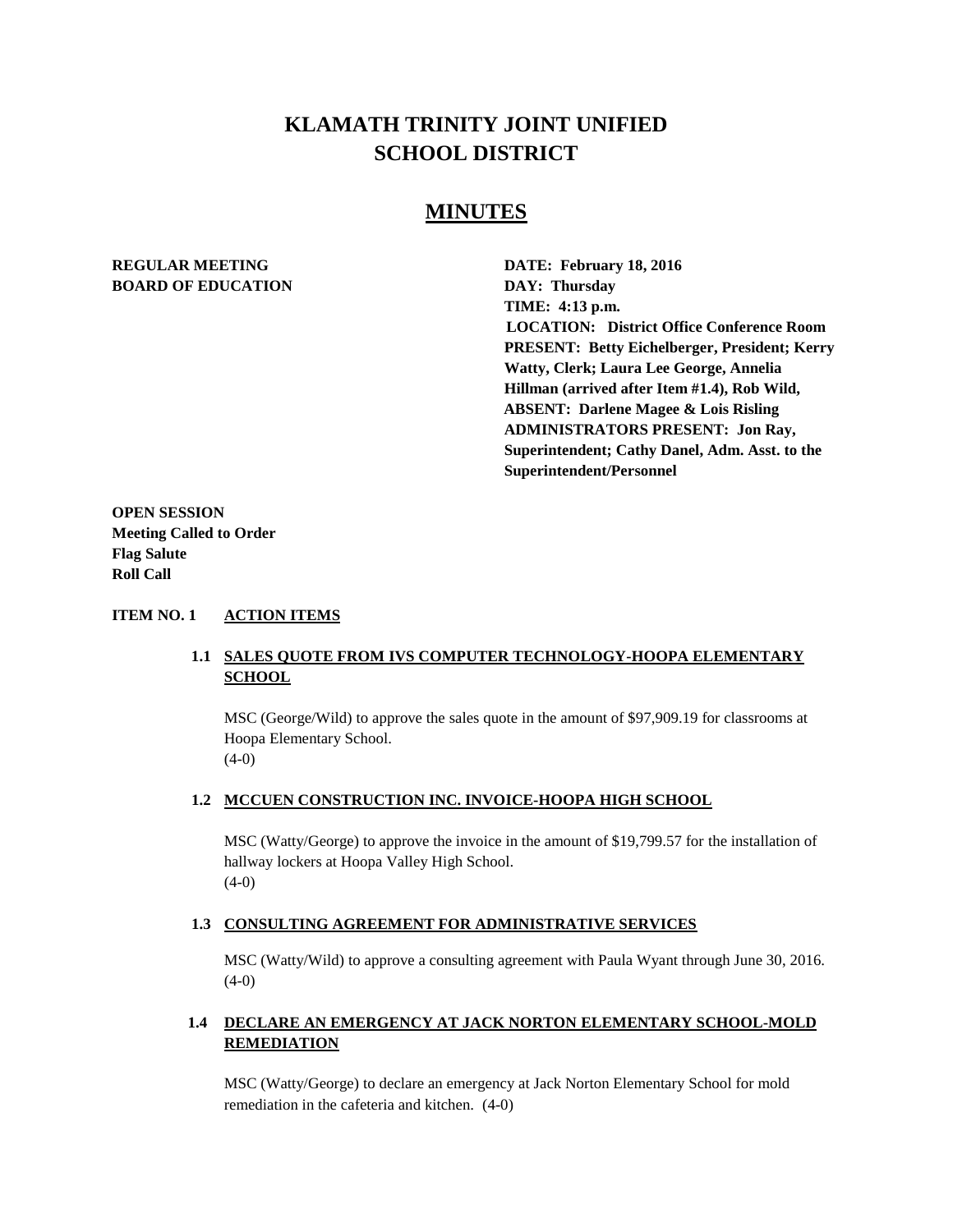# **1.5 DECLARE AN EMERGENCY AT ORLEANS ELEMENTARY SCHOOL-MOLD REMEDIATION**

MSC (George/Eichelberger) to declare an emergency at Orleans Elementary School for mold remediation in the cafeteria, kitchen, main office, library and boiler room. (5-0)

# **1.6 DECLARE AN EMERGENCY AT HOOPA VALLEY ELEMENTARY SCHOOL-MOLD REMEDIATION**

MSC (Watty/George) to declare an emergency at Hoopa Valley Elementary School for mold remediation in the boiler room classrooms 1, 2, 3, 4, 9, 10, 11.12.13, 14 and all "other" rooms in that wing. (5-0)

**1.7 DECLARE AN EMERGENCY AT HOOPA VALLEY HIGH SCHOOL-MOLD REMEDIATION**

MSC (George/Hillman) to declare an emergency at Hoopa Valley High School for mold remediation in the cafeteria, kitchen, main office and administrative offices, classrooms C10, C11, C12 and all "other" rooms in that wing. (5-0)

# **1.8 DECLARE AN EMERGENCY AT TRINITY VALLEY ELEMENTARY SCHOOL-MOLD REMEDIATION**

MSC (Hillman/George) to declare an emergency at Trinity Valley Elementary School for mold remediation in the cafeteria, kitchen, main office and administrative offices including all "other" rooms in that wing, classrooms C9, C10, C11 and also "other" rooms in that wing. (5-0)

# **1.9 SALES QUOTES FROM IVS COMPUTER TECHNOLOGY FOR TRINITY VALLEY ELEMENTARY SCHOOL GYM AND CLASSROOMS**

MSC (Watty/George) to approve the quote for extra equipment for the classrooms in the amount of \$6,220.80 and for the gym in the amount of \$1,185.84. (5-0)

### **PUBLIC COMMENT ON CLOSED SESSION ITEMS**

### **ITEM NO. 2 CLOSED SESSION** 4:30 p.m.

### **EMPLOYMENT OF PUBLIC EMPLOYEES: Government Code Section 54957**

- To hire Jerry Nobles as Interim Principal at Hoopa Elementary School
- To hire Paula Wyant as Principal at Hoopa Elementary School